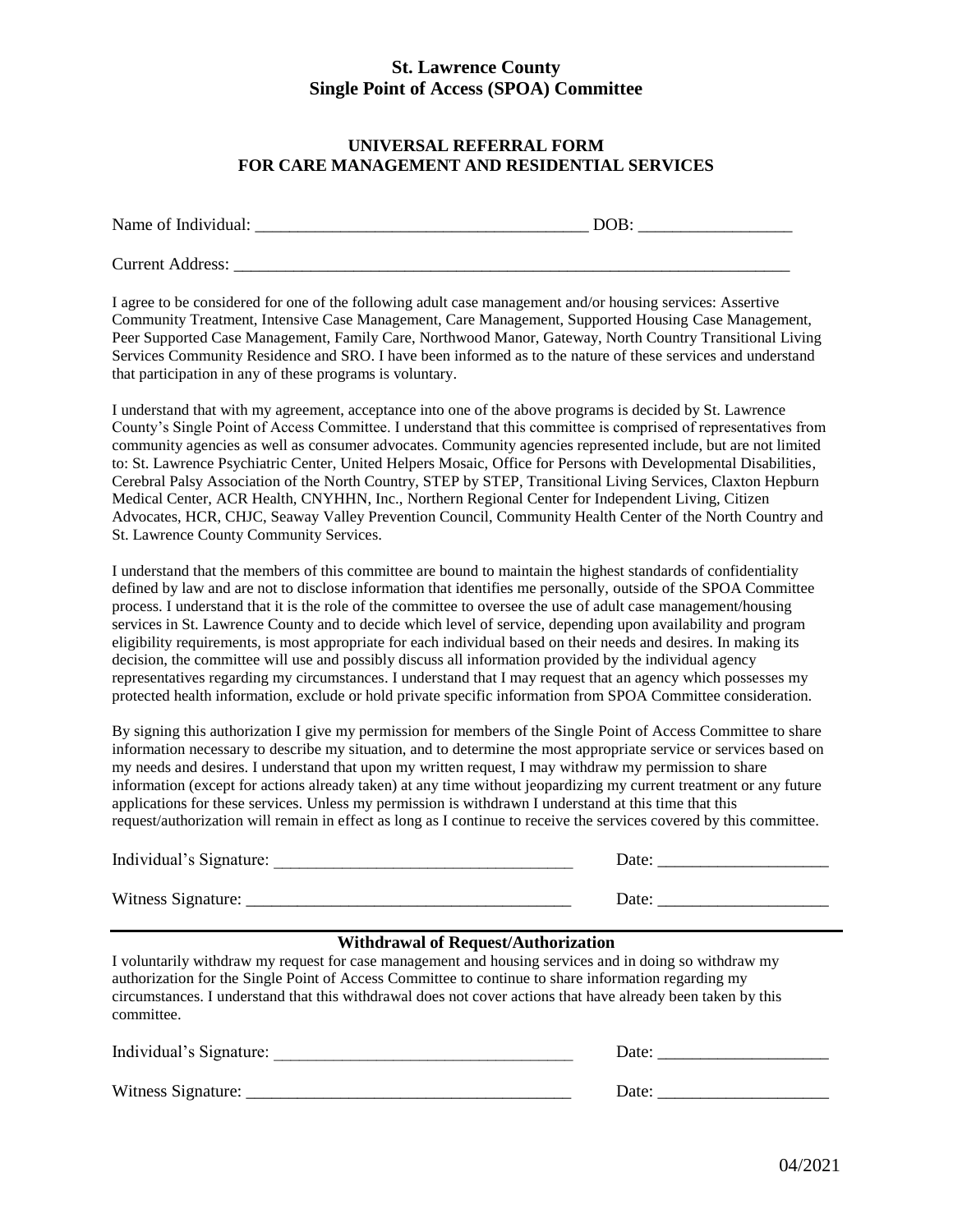| Referred to: (please check all that you prefer)                                                                |                                                |                                        |                             |                                                |                              |                    |                                        |
|----------------------------------------------------------------------------------------------------------------|------------------------------------------------|----------------------------------------|-----------------------------|------------------------------------------------|------------------------------|--------------------|----------------------------------------|
| <b>Care Management</b>                                                                                         |                                                |                                        | <b>Residential Services</b> |                                                |                              |                    |                                        |
| <b>Assertive Community Treatment (ACT)</b>                                                                     |                                                |                                        |                             |                                                |                              | <b>Family Care</b> |                                        |
|                                                                                                                |                                                | <b>Intensive Case Management (ICM)</b> |                             | <b>Northwood Manor</b>                         |                              |                    |                                        |
|                                                                                                                |                                                | <b>Care Management</b>                 |                             |                                                |                              | Gateway            |                                        |
| <b>Supportive Housing Case Management (SHCM)</b>                                                               |                                                |                                        |                             |                                                |                              |                    | <b>Transitional Living Services CR</b> |
| <b>Peer Supported Case Management (PSCM)</b>                                                                   |                                                |                                        |                             | <b>SRO</b>                                     |                              |                    |                                        |
|                                                                                                                |                                                |                                        |                             | <b>Step by Step Housing</b>                    |                              |                    |                                        |
| Eligible for Long Term Stay Funding: __Y_N                                                                     |                                                |                                        |                             |                                                |                              |                    | Eligible for RCE Funding: __Y_N        |
|                                                                                                                |                                                |                                        |                             | <b>Individual Being Referred</b>               |                              |                    |                                        |
| Name:                                                                                                          |                                                |                                        | Sex:                        | DOB:                                           |                              |                    | Age:                                   |
| <b>Address:</b>                                                                                                |                                                |                                        |                             |                                                |                              | <b>County:</b>     |                                        |
| <b>Phone:</b>                                                                                                  |                                                | <b>Social Security #:</b>              |                             | <b>Marital Status:</b>                         |                              |                    |                                        |
| <b>Religion:</b>                                                                                               |                                                | <b>Legal Status:</b>                   |                             |                                                | Veteran: $Y$ $Y$<br>N        |                    |                                        |
| <b>Current Living Arrangement:</b>                                                                             |                                                |                                        |                             |                                                |                              |                    |                                        |
|                                                                                                                |                                                |                                        | <b>Health Insurance</b>     |                                                |                              |                    |                                        |
| <b>Medicare:</b>                                                                                               |                                                | Medicaid:                              |                             |                                                |                              | <b>Private:</b>    |                                        |
| (If applied and not yet receiving a potential source of income, please describe $\&$ give date of application) |                                                |                                        |                             | <b>Financial Information/sources of income</b> |                              |                    |                                        |
|                                                                                                                |                                                |                                        |                             |                                                |                              |                    |                                        |
| <b>Monthly Income:</b>                                                                                         |                                                |                                        |                             | <b>Employer:</b>                               |                              |                    |                                        |
| SSI:                                                                                                           | SSD:                                           |                                        |                             | PA:                                            |                              | VA:                |                                        |
| Alimony:                                                                                                       |                                                | <b>Child Support:</b>                  |                             |                                                | <b>Retirement:</b><br>Other: |                    |                                        |
|                                                                                                                | Existing Rep. Payee? ___Y ___N (Name, phone #) |                                        |                             |                                                |                              |                    |                                        |
| <b>Emergency Contact</b>                                                                                       |                                                |                                        |                             |                                                |                              |                    |                                        |
| Name:                                                                                                          |                                                |                                        | <b>Relationship:</b>        |                                                | <b>Phone:</b>                |                    |                                        |
| <b>Address:</b>                                                                                                |                                                |                                        |                             |                                                |                              |                    |                                        |
| <b>Referred By</b>                                                                                             |                                                |                                        |                             |                                                |                              |                    |                                        |
| Name:                                                                                                          |                                                | <b>Title:</b>                          |                             | Agency:                                        |                              |                    |                                        |
| <b>Address:</b>                                                                                                |                                                |                                        |                             | Phone:                                         |                              |                    |                                        |
|                                                                                                                |                                                |                                        |                             | Fax:                                           |                              |                    |                                        |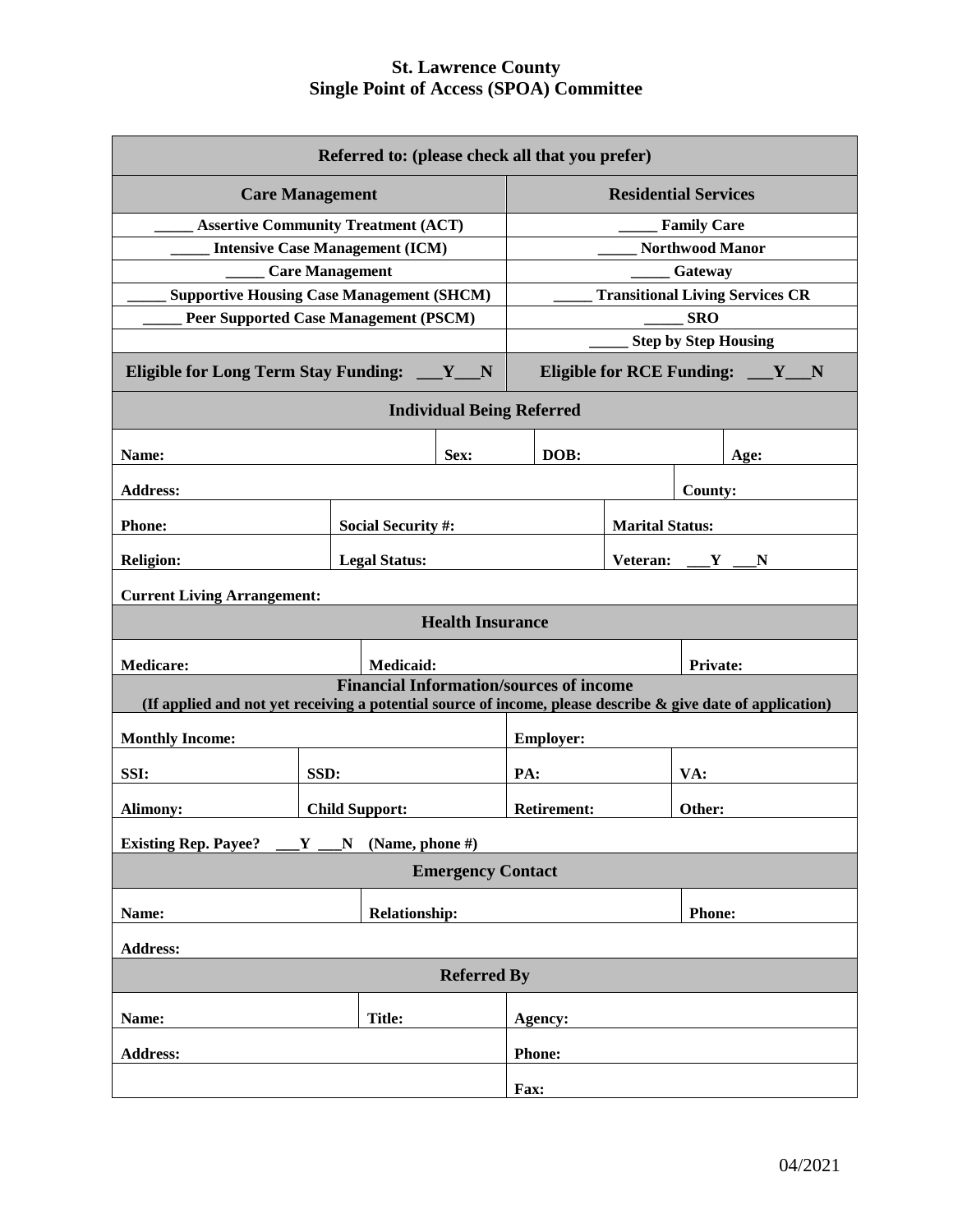| <b>Psychiatric Data</b>                                                     |                                     |                        |                |                                                     |                                                                                                         |  |
|-----------------------------------------------------------------------------|-------------------------------------|------------------------|----------------|-----------------------------------------------------|---------------------------------------------------------------------------------------------------------|--|
| Diagnosis:                                                                  |                                     |                        |                |                                                     |                                                                                                         |  |
|                                                                             |                                     |                        |                |                                                     |                                                                                                         |  |
|                                                                             |                                     |                        |                |                                                     |                                                                                                         |  |
|                                                                             |                                     |                        |                |                                                     |                                                                                                         |  |
|                                                                             |                                     |                        |                |                                                     |                                                                                                         |  |
|                                                                             |                                     |                        |                |                                                     |                                                                                                         |  |
|                                                                             |                                     |                        |                |                                                     |                                                                                                         |  |
|                                                                             |                                     |                        |                | <b>Current Mental Health Services</b>               | (Include Name and Phone Number of Clinic, Primary Therapist, Psychiatrist And/or Relevant Providers)    |  |
|                                                                             |                                     |                        |                |                                                     |                                                                                                         |  |
|                                                                             |                                     |                        |                | <b>Other Agencies Involved With This Individual</b> |                                                                                                         |  |
|                                                                             |                                     |                        |                |                                                     |                                                                                                         |  |
|                                                                             |                                     |                        |                |                                                     |                                                                                                         |  |
|                                                                             |                                     |                        |                |                                                     |                                                                                                         |  |
|                                                                             |                                     |                        |                | <b>Psychiatric Hospitalizations</b>                 |                                                                                                         |  |
| <b>Currently Hospitalized:</b>                                              | $\mathbf{Y}_{\perp}$<br>$\mathbf N$ | <b>Admission Date:</b> |                |                                                     | <b>Anticipated/Actual Discharge</b><br>Date:                                                            |  |
| services?                                                                   |                                     |                        |                |                                                     | Where will the individual be referred upon discharge, if not already linked to outpatient mental health |  |
|                                                                             |                                     |                        |                |                                                     | Psychiatric Hospitalizations within the LAST YEAR (Dates, Locations, Reasons)                           |  |
| <b>Date</b>                                                                 | <b>Location</b>                     |                        |                |                                                     | <b>Reason</b>                                                                                           |  |
|                                                                             |                                     |                        |                |                                                     |                                                                                                         |  |
|                                                                             |                                     |                        |                |                                                     |                                                                                                         |  |
|                                                                             |                                     |                        |                |                                                     |                                                                                                         |  |
| <b>Current Medications (Dosage and Frequency) (Psychiatric and Medical)</b> |                                     |                        |                |                                                     |                                                                                                         |  |
| <b>Medication Name</b>                                                      |                                     |                        |                | <b>Dosage</b>                                       | Frequency                                                                                               |  |
|                                                                             |                                     |                        |                |                                                     |                                                                                                         |  |
|                                                                             |                                     |                        |                |                                                     |                                                                                                         |  |
|                                                                             |                                     |                        |                |                                                     |                                                                                                         |  |
|                                                                             |                                     |                        |                |                                                     |                                                                                                         |  |
|                                                                             |                                     |                        |                |                                                     |                                                                                                         |  |
| <b>Risk Factors</b><br>Yes                                                  |                                     |                        | N <sub>0</sub> |                                                     | <b>Comments</b>                                                                                         |  |
| Drug/Alcohol Abuse/Use                                                      |                                     |                        |                |                                                     |                                                                                                         |  |
| Non-Compliance With Treatment                                               |                                     |                        |                |                                                     |                                                                                                         |  |
| <b>AOT</b> Referred                                                         |                                     |                        |                |                                                     |                                                                                                         |  |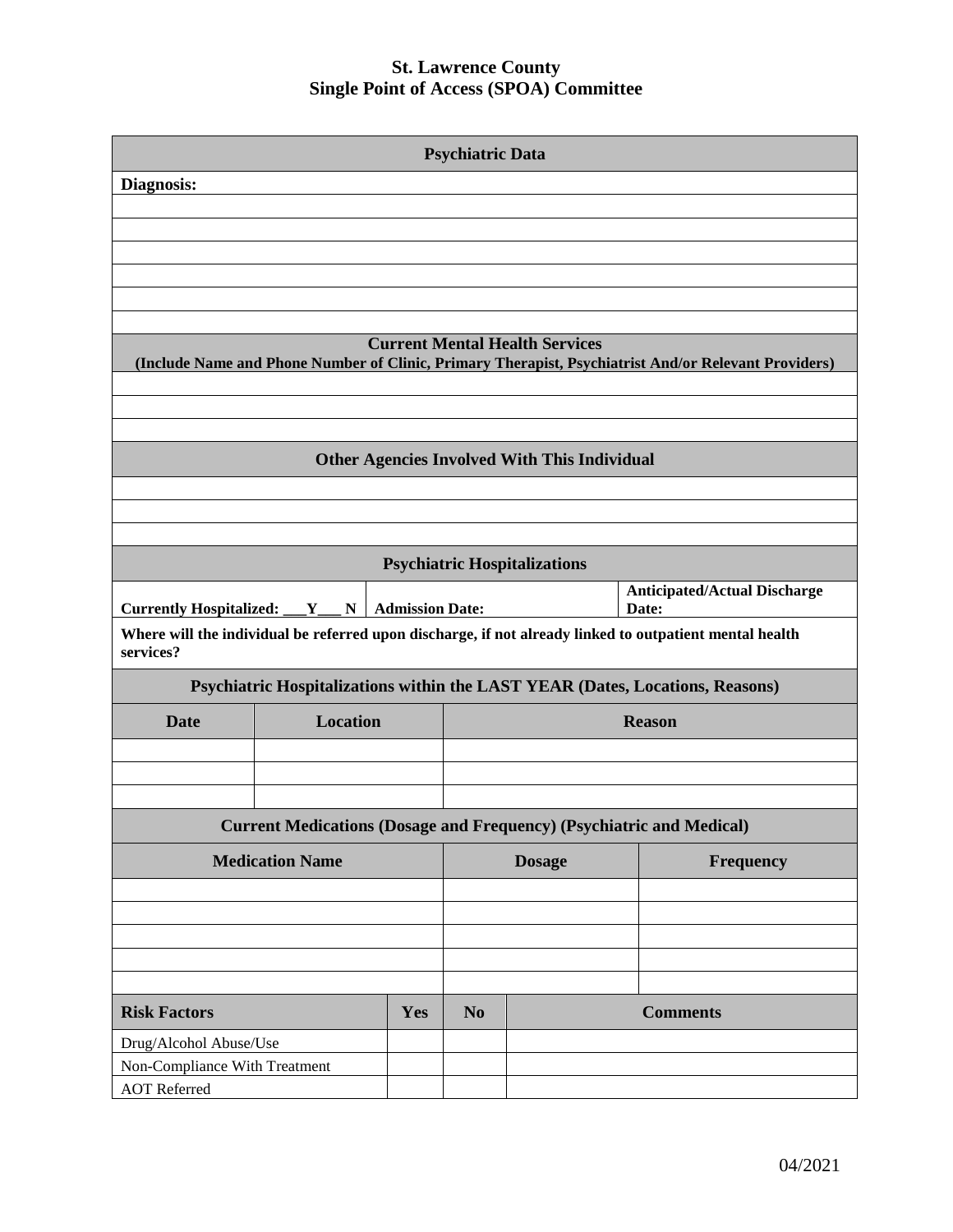| <b>Risk Factors (cont)</b>                                                                                         | Yes | N <sub>0</sub>          | <b>Comments</b> |             |  |
|--------------------------------------------------------------------------------------------------------------------|-----|-------------------------|-----------------|-------------|--|
| Mild or Moderate Stress Creates<br><b>Exacerbation of Symptoms</b>                                                 |     |                         |                 |             |  |
| Difficulty Coping with Major or<br><b>Multiple Medical Problems</b>                                                |     |                         |                 |             |  |
| Suicide Attempts                                                                                                   |     |                         |                 |             |  |
| Self-Injurious Behavior                                                                                            |     |                         |                 |             |  |
| Trauma                                                                                                             |     |                         |                 |             |  |
| <b>Sexual Misconduct</b>                                                                                           |     |                         |                 |             |  |
| Sexual Offender                                                                                                    |     |                         | Level:          |             |  |
| Problems with Self<br>Direction/Concentration                                                                      |     |                         |                 |             |  |
| Difficulty With Self Care                                                                                          |     |                         |                 |             |  |
| Difficulty with ADL's                                                                                              |     |                         |                 |             |  |
| Lack of Support System                                                                                             |     |                         |                 |             |  |
| <b>Frequent Crisis Contacts</b>                                                                                    |     |                         |                 |             |  |
| Parent/Child Problems                                                                                              |     |                         |                 |             |  |
| Chronic Vocational/Economic Problems                                                                               |     |                         |                 |             |  |
| <b>Property Damage</b>                                                                                             |     |                         |                 |             |  |
| History of Violence                                                                                                |     |                         |                 |             |  |
| <b>Temper Outbursts</b>                                                                                            |     |                         |                 |             |  |
| Incarceration                                                                                                      |     |                         |                 |             |  |
| <b>Chronic Housing Problems</b>                                                                                    |     |                         |                 |             |  |
| Chronic Legal Problems                                                                                             |     |                         |                 |             |  |
| Nighttime Agitation (Housing Only)                                                                                 |     |                         |                 |             |  |
| Incontinence (Housing Only)                                                                                        |     |                         |                 |             |  |
| Elopement (Housing Only)                                                                                           |     |                         |                 |             |  |
| Smoke with Supervision (Housing Only)                                                                              |     |                         |                 |             |  |
|                                                                                                                    |     | <b>Criminal History</b> |                 |             |  |
| <b>Offense</b>                                                                                                     |     |                         | <b>Outcome</b>  | <b>Date</b> |  |
|                                                                                                                    |     |                         |                 |             |  |
|                                                                                                                    |     |                         |                 |             |  |
|                                                                                                                    |     |                         |                 |             |  |
| <b>Safety Concerns</b><br>*Safety concerns are addressed to assure that case managers can safely go into the home* |     |                         |                 |             |  |
| Safety issues around this person or others in the household?<br>N (Explain)<br>$Y_{-}$                             |     |                         |                 |             |  |
| Firearms, swords, weapons in the home?<br>$Y_{\text{max}}$ (Explain)                                               |     |                         |                 |             |  |
| Animals in the home (dogs that are dangerous?<br>$N$ (Explain)<br>Y                                                |     |                         |                 |             |  |
| <b>Medical Information (Housing</b><br>Only)                                                                       | Yes | N <sub>0</sub>          | <b>Comments</b> |             |  |
| Physical Exam (Within 1 year)                                                                                      |     |                         |                 |             |  |
| Mantoux Test (Within 1 year)                                                                                       |     |                         |                 |             |  |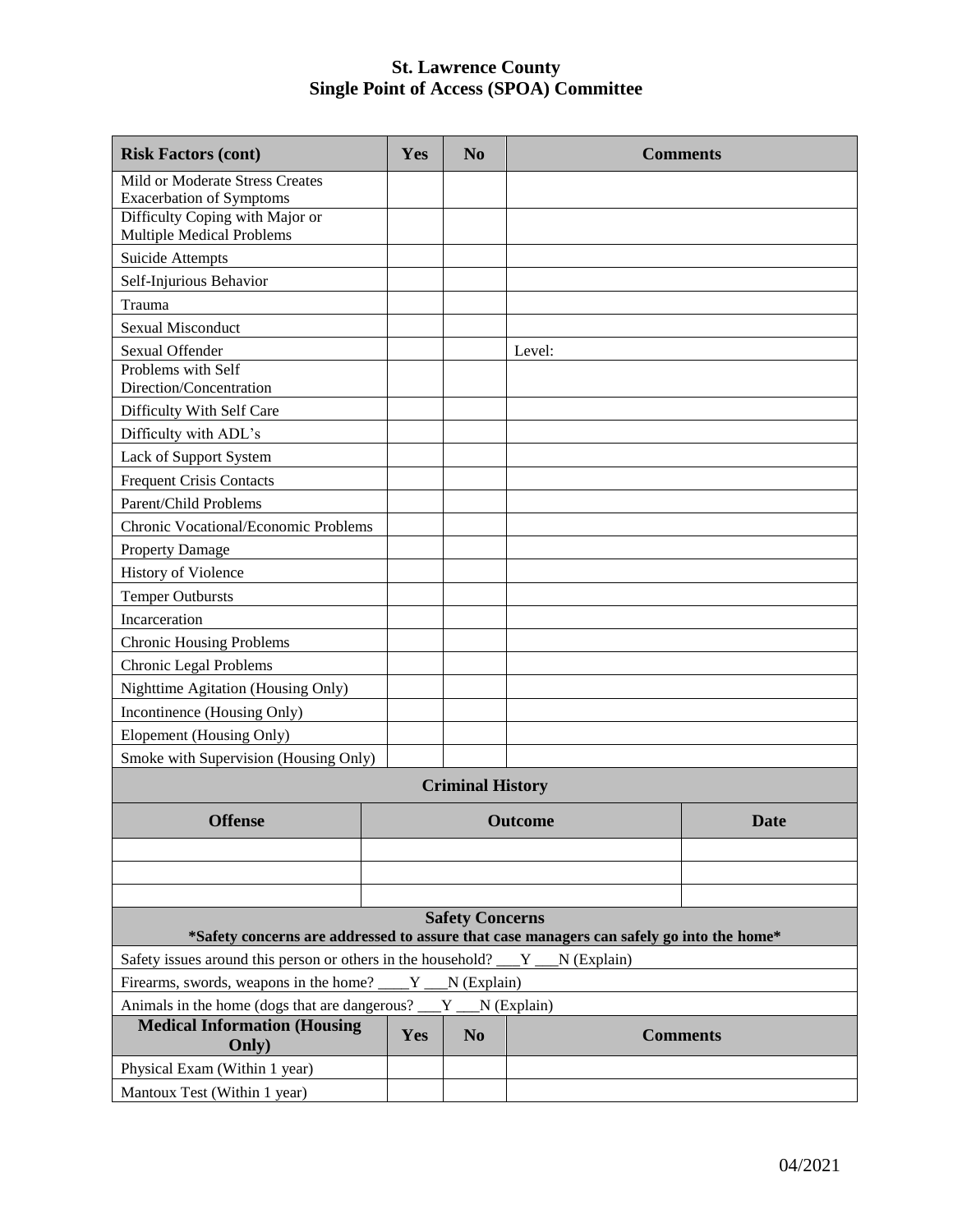| <b>Medical Information (Housing</b><br>Only)                                                                                                                                                                           |                     | Yes<br>N <sub>0</sub>   | <b>Comments</b>    |  |  |
|------------------------------------------------------------------------------------------------------------------------------------------------------------------------------------------------------------------------|---------------------|-------------------------|--------------------|--|--|
| Cardiac/COPD Problems                                                                                                                                                                                                  |                     |                         |                    |  |  |
| <b>Diabetes</b>                                                                                                                                                                                                        |                     |                         |                    |  |  |
| Seizure Disorder (Indicate Date of Last<br>Seizure)                                                                                                                                                                    |                     |                         |                    |  |  |
| Allergies                                                                                                                                                                                                              |                     |                         |                    |  |  |
| <b>Special Diet</b>                                                                                                                                                                                                    |                     |                         |                    |  |  |
| <b>Limited Ambulation</b>                                                                                                                                                                                              |                     |                         | Able to do stairs? |  |  |
| Any Restriction of Activities                                                                                                                                                                                          |                     |                         |                    |  |  |
|                                                                                                                                                                                                                        |                     | <b>Social Data</b>      |                    |  |  |
| Current Day/Social Programs:                                                                                                                                                                                           |                     |                         |                    |  |  |
| <b>VESID:</b>                                                                                                                                                                                                          |                     | Employment/Training Hx: |                    |  |  |
| Any Previous Supervised Living (date/location):                                                                                                                                                                        |                     |                         |                    |  |  |
| Family Care                                                                                                                                                                                                            | $Y_{\_\_\_\_}$<br>N | Date:                   |                    |  |  |
| Y<br>Gateway                                                                                                                                                                                                           | $\mathbf N$         | Date:                   |                    |  |  |
| Northwood<br>Y                                                                                                                                                                                                         | $\mathbf N$         | Date:                   |                    |  |  |
| Y<br><b>SRO</b>                                                                                                                                                                                                        | N                   | Date:                   |                    |  |  |
| <b>NCTLS CR</b><br>Y                                                                                                                                                                                                   | N                   | Date:                   |                    |  |  |
| Independent Living _<br>Y                                                                                                                                                                                              | N                   | Date:                   |                    |  |  |
| Other                                                                                                                                                                                                                  |                     |                         |                    |  |  |
| <b>Statement of Need</b><br>(Describe what the person sees as his/her concrete case management needs in terms of advocacy, linkage,<br>monitoring or state the reason(s) individual needs requested level of housing.) |                     |                         |                    |  |  |
|                                                                                                                                                                                                                        |                     |                         |                    |  |  |
|                                                                                                                                                                                                                        |                     |                         |                    |  |  |
|                                                                                                                                                                                                                        |                     |                         |                    |  |  |
|                                                                                                                                                                                                                        |                     |                         |                    |  |  |
| $\sim$<br>$c \tau$ is the state of $D$ $c$                                                                                                                                                                             |                     |                         | $\mathbf{\bar{n}}$ |  |  |

Signature of Individual Making the Referral: \_\_\_\_\_\_\_\_\_\_\_\_\_\_\_\_\_\_\_\_\_\_\_\_\_\_\_\_\_\_\_\_\_\_ Date: \_\_\_\_\_\_\_\_\_\_\_\_\_\_\_

Signature of Individual Being Referred: \_\_\_\_\_\_\_\_\_\_\_\_\_\_\_\_\_\_\_\_\_\_\_\_\_\_\_\_\_\_\_\_\_\_\_\_\_\_ Date: \_\_\_\_\_\_\_\_\_\_\_\_\_\_\_

**SEND REFERRAL FORM TO:** Lindsay Newvine, Mental Health Services Coordinator: FAX# (315) 287-0285 (OR) 99 West Main Street, Gouverneur, NY 13642, Phone: (315) 229-3871 **EXCEPTION, SEND ACT REFERRALS FOR PERSONS CURRENTLY HOSPITALIZED TO:** The ACT

Supervisor: FAX# (315) 714-3145 (OR) 221Hamilton Street, Ogdensburg, NY 13669 Phone: (315) 714-3115

# **\*\*\****TO PROCESS THIS REFERRAL WE NEED ALL INFOMRATION ON FORMS TO BE COMPLETE AND ATTACHMENTS RECEIVED\*\*\**

#### **ATTACHEMENTS NEEDED FOR CARE MANAGEMENT INCLUDE:**

\_\_\_ Most Recent Psychiatric and Social Assessment (include an updated summary if PSA is more than 1 year old), AND

\_\_\_ Most Recent Discharge Summary (if hx of hospitalization)

#### **ATTACHMENTS NEEDED FOR RESIDENTIAL SERVICES INCLUDE THOSE LISTED ABOVE AND:**

\_\_\_ Statement of Ability to Self-Medicate (completed by Psychiatrist)

\_\_\_ Authorization for Restorative Services of Community Residences (completed by Psychiatrist)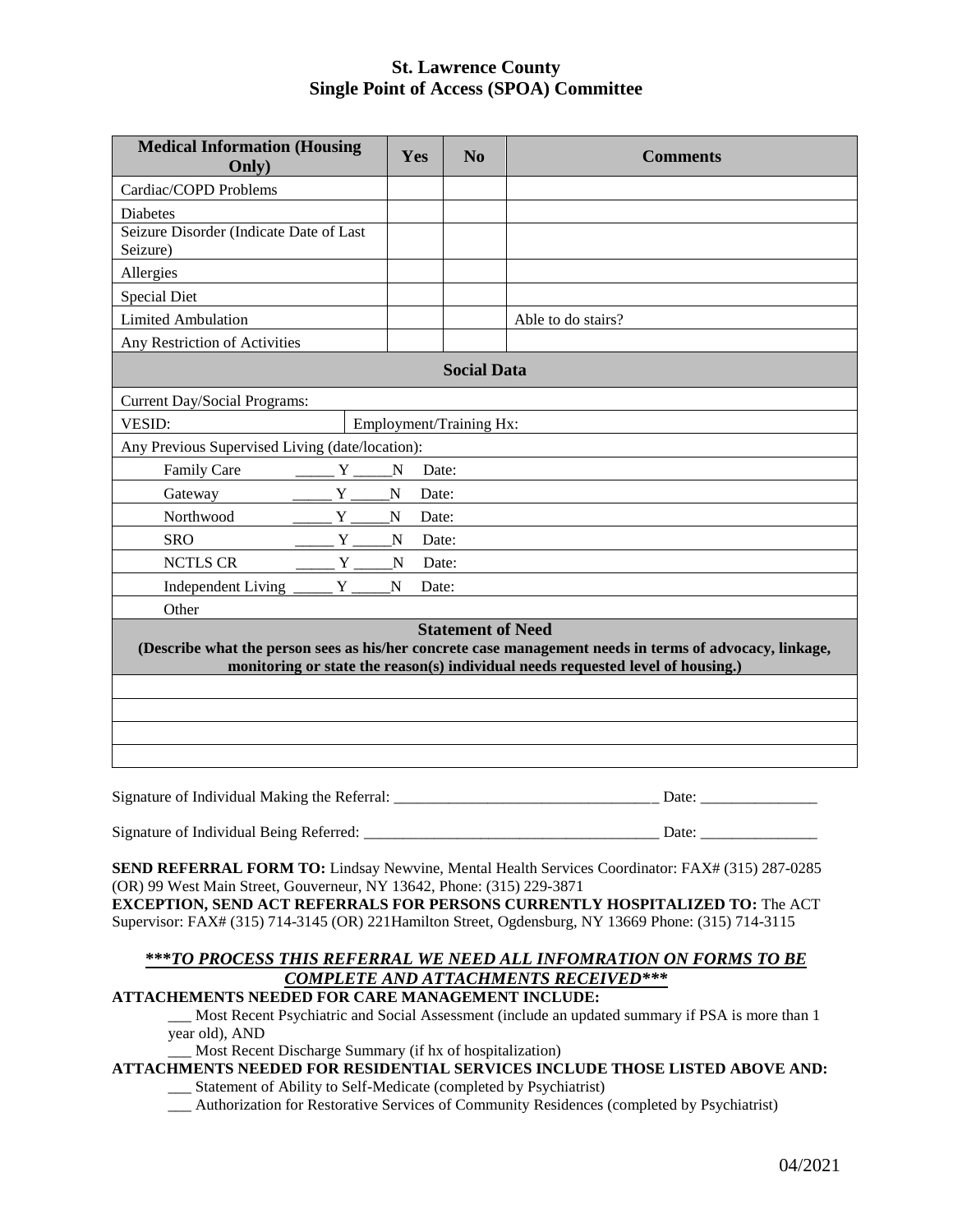# *Authorization for Restorative Services of Community Residences* **\*\* Not Required for Family Care, Northwood Manor, SRO\*\*\***

**Initial** Authorization for the receipt of Restorative Services not to exceed:

6 months for Congregate Residences (**Check One Only)**



12 months for Apartment Residences **(Check One Only)**

**Individual's Name: \_\_\_\_\_\_\_\_\_\_\_\_\_\_\_\_\_\_\_\_\_\_\_\_\_\_\_\_\_\_\_**

**Individual's Medicaid Number: \_\_\_\_\_\_\_\_\_\_\_\_\_\_\_\_\_\_\_\_\_**

I, the undersigned licensed physician, based on my review of the assessments made available to me, and having conducted a face-to-face assessment with said client as required pursuant to Part 593 of Title 14 NYCRR, have determined that

(Individual's Name)

would benefit from the provision of mental health restorative services as known to me and defined pursuant to Part 593 of 14 NYCRR. This determination is in effect for the period of \_\_\_\_\_\_\_\_\_\_\_\_\_\_\_\_\_\_\_ to \_\_\_\_\_\_\_\_\_\_\_\_\_\_\_\_\_, at which time there will be an evaluation for continued stay.

 $\overline{\phantom{a}}$  , and the contribution of the contribution of the contribution of the contribution of  $\overline{\phantom{a}}$ 

**Physician's Signature Date**

**Type of Print Physician's Name License # and State**

**\_\_\_\_\_\_\_\_\_\_\_\_\_\_\_\_\_\_\_\_\_\_\_\_\_\_\_\_\_\_\_\_\_\_\_\_\_\_\_\_\_\_\_\_\_\_\_\_ NPI Number**

**(Provider use only)**

**\_\_\_\_\_\_\_\_\_\_\_ Provider enrollment in Medicaid verified by OPRA search [ ] YES [ ] NO** reviewed by (init/date)

**\_\_\_\_\_\_\_\_\_\_\_\_\_\_\_\_\_\_\_\_\_\_\_\_\_\_\_\_\_\_\_\_\_\_\_\_\_\_\_\_\_\_\_\_\_\_\_\_ \_\_\_\_\_\_\_\_\_\_\_\_\_\_\_\_\_\_**